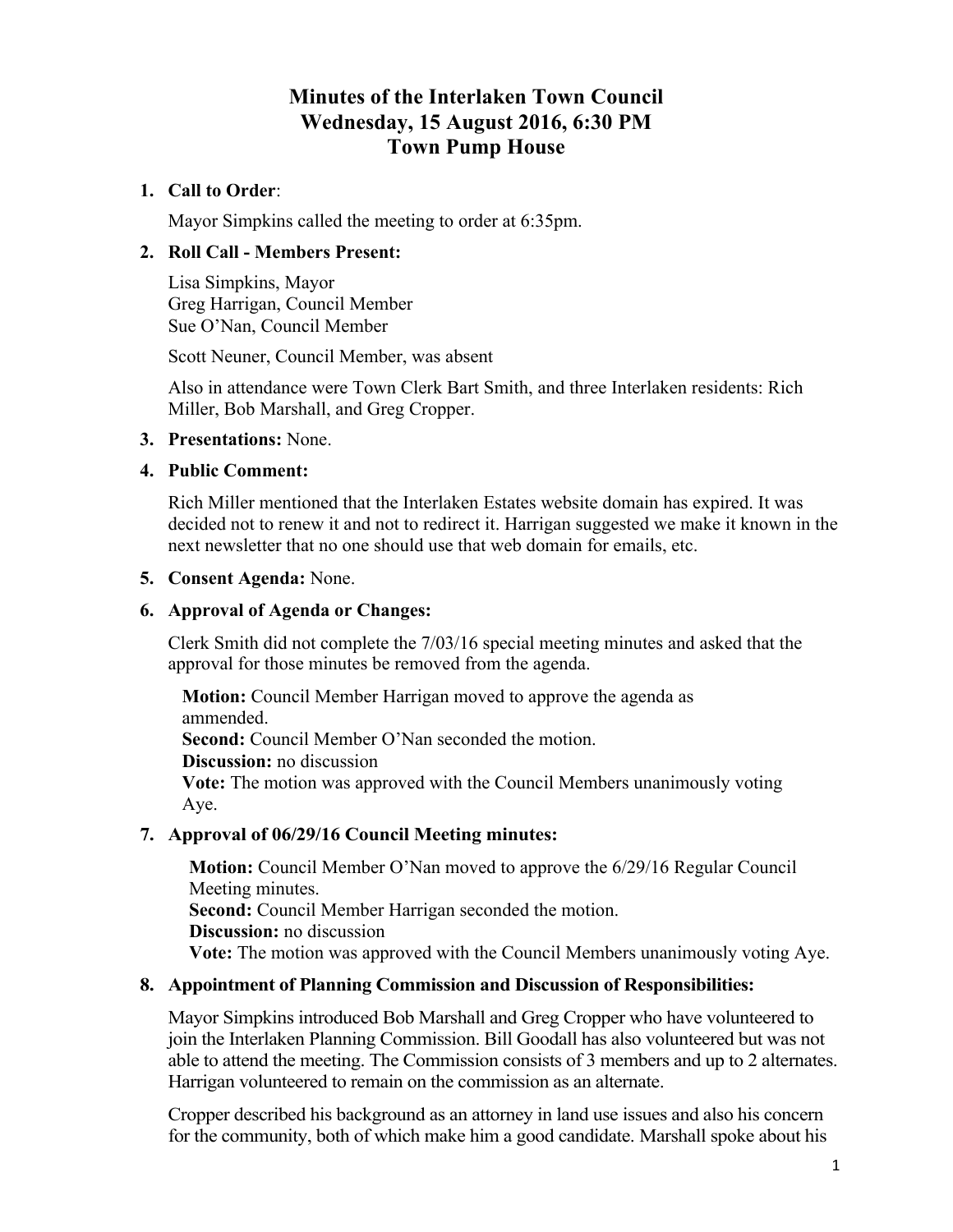history in the Town, moving here first in 1989, and living here both part time and full time. He currently lives in Town part time. Smith suggested that the commission get onto Epic Engineering's sharefile server so they can review plans online. Harrigan pointed out that Epic is responsible for a detailed plan review in their role as Town Planner. The commission offers a second level of review that may focus on specific town concerns. There is currently one permit under review at Epic - the Connor project. Simpkins will send all commission contact info to Ryan Taylor at Epic. Cropper pointed out that an important role of the commission is to review and recommend changes to the land use codes. Harrigan mentioned the challenges of steep slopes in our town as an area that needs review in the code. Smith pointed out that there are job descriptions for the planning commission and the appeal authority in Title 2, Municipal Government.

Rich Miller discussed his experience as an appeal authority for Park City for 7 years as a member of a 5 person board. There are 5 criteria in Utah State law that have to be met in order to grant a variance. His sense was that the side setbacks and front setbacks along the road will be an issue to be appealed in Interlaken. Right now we have approximately 50 lots to be developed, and those are the hardest lots to build on. The lot owner applies for a permit through the planning department (Epic). If Epic or the planning commission finds that the plans do not meet code, the owner must either change the plans or apply for a variance. They would need to prove in their appeal that they meet the 5 criteria for a successful variance. The Appeal Authority hears that appeal and is able to grant the variance for when the project does not conform to code. The Appeal Authority cannot revise the code - that is the domain of the Town Council. Miller's goal as the Appeal Authority would be to keep the town out of litigation and to appease all parties who may be affected by the variance. The Appeal Authority has the right to add conditions to the variance to satisfy concerns posed by the council or the public.

In summary, the Town Council would rule on everything that meets code, and the Appeal Authority may grant a variance, but has to listen to the recommendations of the planning commission, neighbors, etc. The 5 criteria are the most important thing. If the variance is not granted, the owner retains the right to go to District Court. Miller mentioned also that you have to be really careful about setting precedent. Once you say yes to one person, then you're opening the door to others. You have to be very careful how you word the variance, making sure it is very specific to the lot in question. The process starts with Epic's plan review. If the plans don't meet code, Epic tells them to change the plans or apply for a variance, and that they must meet the 5 required criteria to be granted a variance. The Appeal Authority then rules on the variance. If the applicant or the Council disagrees with the decision of the Appeal Authority, they can take the case to District Court.

Cropper mentioned that the State Ombudsman office may be of value for our appeals process, and a way to stay out of District Court. The Ombudsman's office was established by Utah law to provide legal guidance in public vs. private disputes. The office will issue a well-researched opinion for a public vs. private dispute, for a minimal fee (\$50). If a party disagrees with the Ombudsman's opinion and decides to go to District Court, and they lose, they pay all the attorney's fees for that case.

Mayor Simpkins and Council Member O'Nan both stated their resignation from the Planning Commission.

Simpkins recommended to the Council that Bill Goodall, Greg Cropper, Robert Marshall be appointed to the Planning Commission and that Greg Harrigan remain on the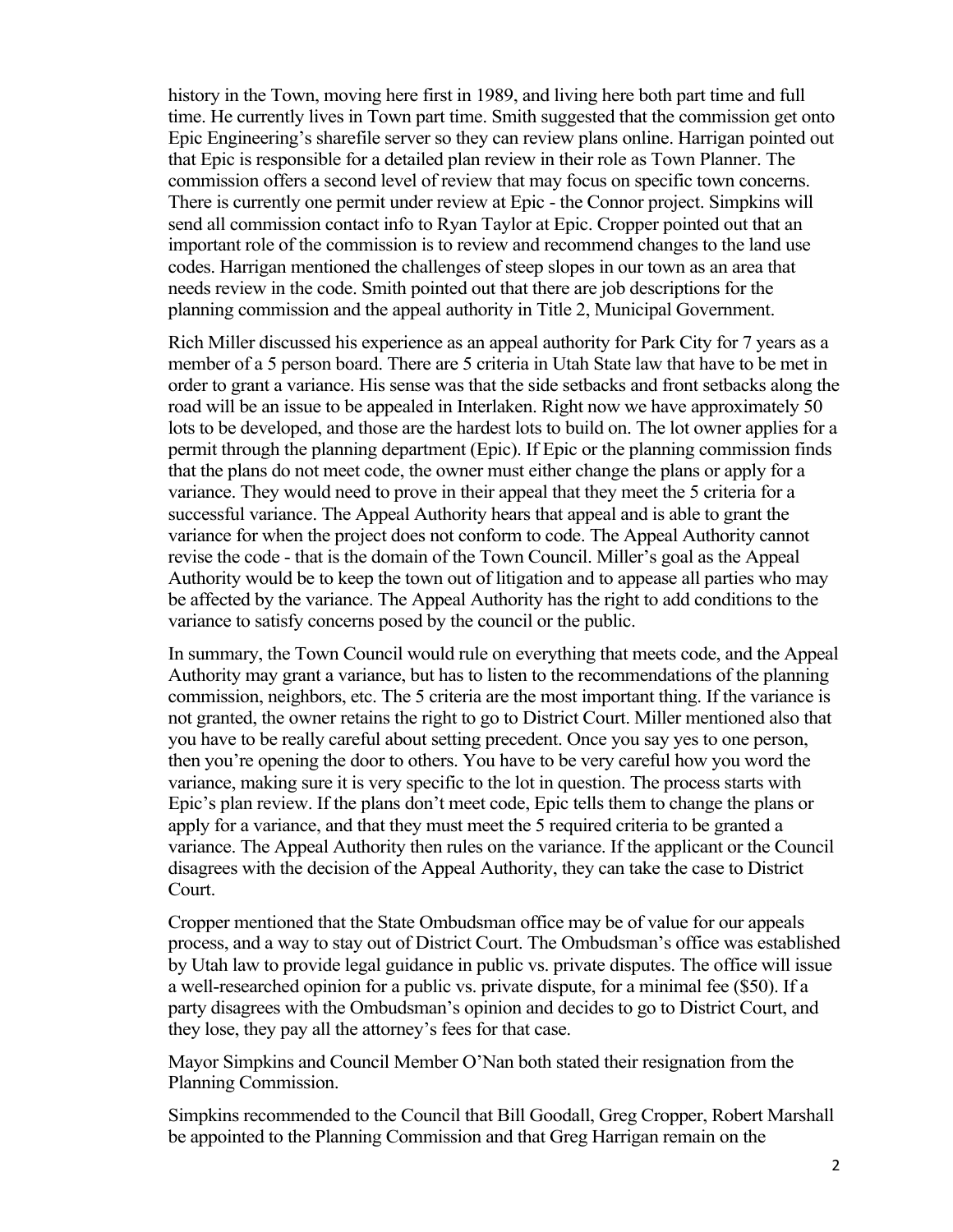Commission as an alternate.

**Motion:** Council Member O'Nan moved to approve the appointment to the Planning Commission of Goodall, Marshall, and Cropper and Harrigan as an alternate. **Second:** Council Member Harrigan seconded the motion.

**Discussion:** no discussion

**Vote:** The motion was approved with the Council Members unanimously voting Aye.

## **9. Appointment of Land Use Appeal Authority:**

**Motion:** Mayor Simpkins moved to appoint Rich Miller as Interlaken Land Use Appeal Authority. **Second:** Council Member Harrigan seconded the motion. **Discussion:** no discussion **Vote:** The motion was approved with the Council Members unanimously voting Aye

## **10. Open Town Council Seat:**

No candidates have stepped forward to fill the vacant council seat. The current council members haven't found any interested candidates. Chuck O'Nan is willing to serve in the absence of other volunteers.

**Motion:** Council Member Harrigan moved to appoint Chuck O'Nan to fill the vacant Council Seat until the next election in the fall of 2017.

**Second:** Mayor Simpkins seconded the motion.

**Discussion:** Chuck is married to Sue O'Nan. It was discussed whether this would present a problem. The group agreed it would not present a problem.

**Vote:** The motion was approved with the Council Members unanimously voting Aye

# **11. Chipper Day and Summer Road Maintenance:**

O'Nan reported that the fire department is out fighting fires and not presently available to come out and chip. Simpkins suggested we get bids for future work in the town, including snow removal as well as road maintenance and chipping. If we take bids for snow removal, we need to publish a notice in the paper. Super Dave has not been responsive to our calls. It's possible the fire department could do fall chipping, but it may be as late as November. O'Nan will follow up to see if we can find someone to complete the chipping. Simpkins will follow up getting bids for road weed abatement and snow removal.

Simpkins mentioned the pile of debris created in front of the Howard house. Howard needs to remove it.

# **12. Animal Control Officer:**

Simpkins has not been able to contact Mike Davis from Wasatch County Animal control to find out what they charge for their service. It was discussed whether our town enforcement officer could handle animal control. At the prior meeting it was decided that the County Sheriff would be called for dog bites and other egregious offenses and that our enforcement officer would handle public nuisances like barking dogs, stray dogs, etc.

### **13. Town Enforcement Officer and Fine Schedule:**

O'Nan mentioned that Promontory uses off-duty officers for enforcement. They can wear their uniform but are not allowed to drive their official vehicles. She also found out that a radar gun is required in order to enforce speed limits. Promontory issues a citation to the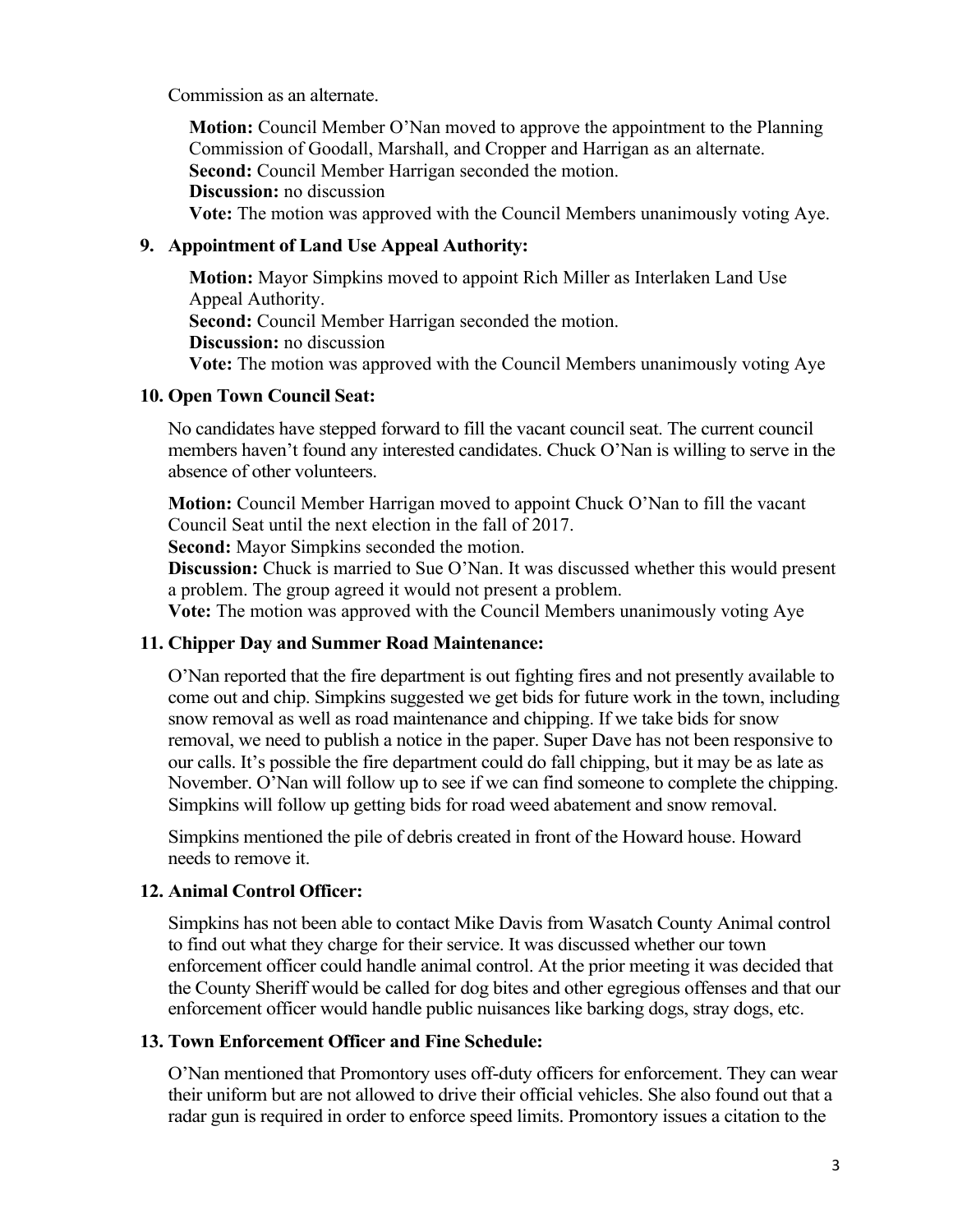homeowner. If a contractor is cited, the bill goes to the property owner. That is written into their HOA ordinances. If a citation is not paid, the fee is added onto their HOA dues. It wasn't clear that we could add a citation to our annual assessment. Cropper suggested that we may have to prosecute them through the County Attorney's office.

Council Member Neuner sent out a job description for enforcement officer. Simpkins asked that the council review the job description over the weekend and make any recommendations by Monday. Or if not possible, then by the next meeting in September.

#### **14. Burgi Hill Ranches Update:**

Jeff Stockman reviewed the documents related to maintenance expenses owed to Interlaken by Burgi Hill Ranches for Interlaken Drive. Based on these documents and using the 5.38% maintenance share specified in the Freedom Agreement, Jeff's calculation showed that BHR owes the Town \$27,916. This is significantly less than former Mayor Headley's estimate of \$75K to \$80K. Cropper will look at the Freedom Agreement and walk through the calculation with Jeff to see if this number is accurate. Simpkin's calculations showed that our average annual maintenance cost starting in 2007 was \$60,851 including snow removal. The group agreed that these numbers don't reflect actual costs. Our next step is to check the numbers.

#### **15. Russ Watts Water Line Stop Work Order:**

Simpkins noticed blue stake marks on Interlaken Drive in preparation for a water line to be put in for Russ Watt's new development in Midway. The water line cuts through an Interlaken lot. The builder got permission from the Interlaken lot owner to dig across their property, but never filed an application with the town. Simpkins pointed out to them that they need to file an application with the Town because they were planning on digging within the Town boundaries. In addition, Cropper pointed out to the Midway City Attorney that they were also in conflict with the Freedom Agreement. This agreement states that Interlaken does not own Interlaken Drive but has easement rights. However neither Burgi Hill Ranches nor Interlaken can grant easement rights to another party, in this case Midway City.

Simpkins was told that they were not going to cut into the road, and that they would wait 2 weeks before digging to clear up these two issues. Instead, they began digging sooner than they promised. Cropper got attorney Tim Bywater to issue a stop work order and the digging stopped. They face \$1000 per day fines for every day they are not in compliance and every day is a violation. They currently have not restored the property and are in violation. Simpkins told Watts how to proceed with the permit application processto remedy the situation. Cropper mentioned that we will force them to follow the appropriate steps, setting a precedent. In addition, we would like them to pay our attorney fees. The Edelweiss road has been damaged by heavy equipment as well. They are claiming that they didn't know they were in violation, but they were told by both Simpkins and Cropper about the correct procedure.

Cropper stated that years ago, Burgi Hill Ranches approached an Interlaken resident to grant them a quit claim for a swath of land for use in future utility services. Cropper pointed out that this is a voidable conveyance as it is a massive violation of the subdivision map act. These are all things we can clean up when they file an application. Our Town boundary goes outside of the Interlaken Estates, as approved by the Lt. Governor's office, across Interlaken Drive and part way up the hill. The Lt. Governor's office wanted Interlaken to meet up with Burgi Hill Ranches, not leaving a gap between